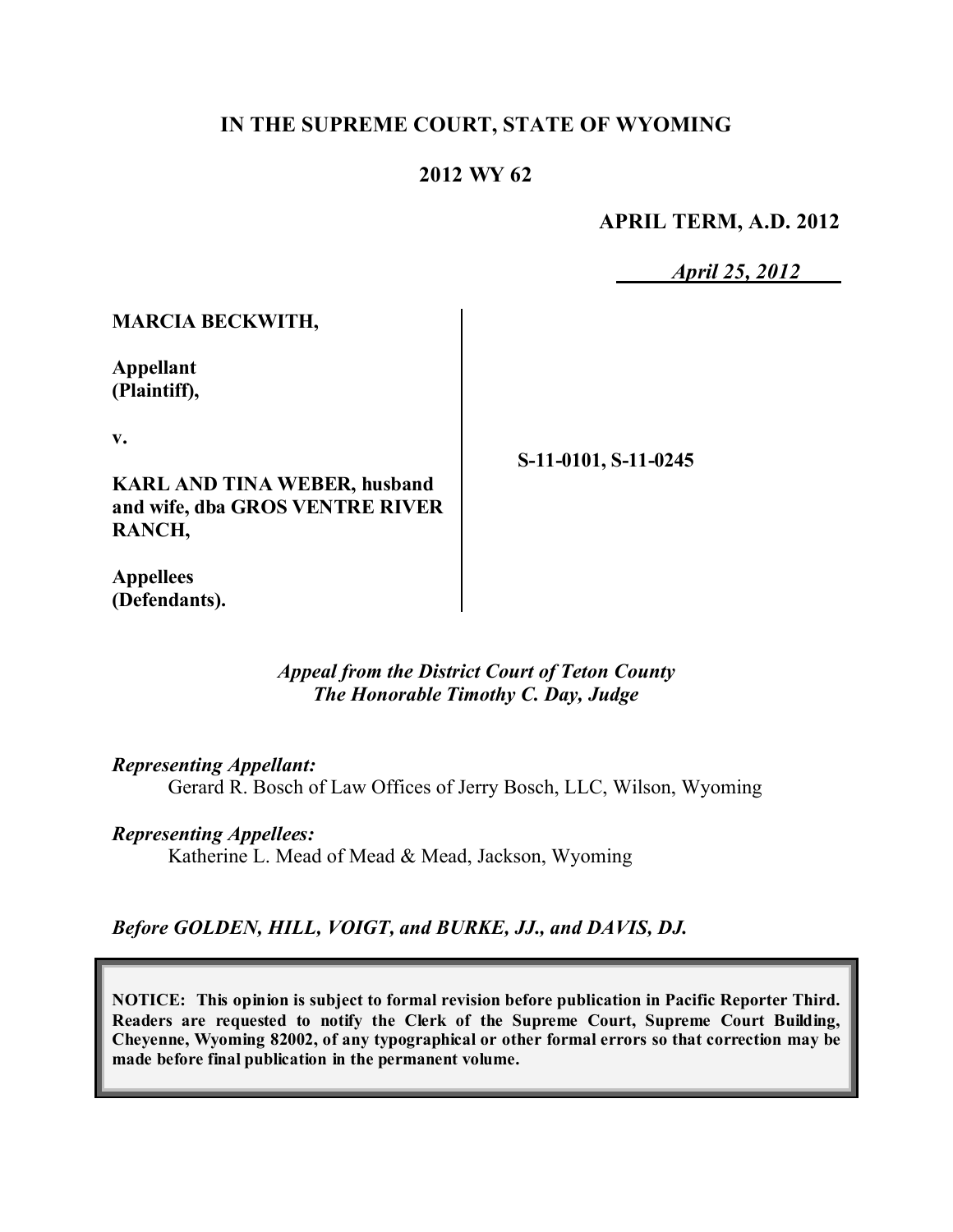**DAVIS**, District Judge.

[¶1] These consolidated appeals arise from a judgment on jury verdict in a case involving personal injuries suffered by Appellant Marcia Beckwith. She fell from a horse while on a trail ride operated by the Gros Ventre River Ranch in Grand Teton National Park. The jury found that Ms. Beckwith's injuries were the result of an inherent risk of horseback riding as defined by the Wyoming Recreation Safety Act, and she therefore recovered no damages for her injuries. In Case No. S-11-0101, Ms. Beckwith claims the district court erred in failing to instruct the jury as she requested. In Case No. S-11-0245, she claims the district court erred in awarding costs to Appellees due to her indigence. We affirm.

### **ISSUES**

[¶2] In Case No. S-11-0101, the issues are:

1. Did the District Court err when it declined to instruct the jury that a duty of care could arise from a contract and in refusing a verdict form which would have asked the jury to determine if Appellees provided skilled guides?

2. Did the District Court err in declining to instruct the jury on the meaning of the terms "characteristic," "intrinsic," and "integral" as they are used to define the term "inherent risk" in the Wyoming Recreation Safety Act?

3. Did the District Court err in declining to instruct the jury that exculpatory clauses are to be strictly construed?

4. Did the District Court err in declining to instruct the jury that Appellant was exercising due care at the time she was injured?

 $[$ [[3] In Case No. S-11-0245, the issue is:

1. Did the District Court abuse its discretion in awarding costs to Appellees?

## **FACTS**

[¶4] The Gros Ventre River Ranch is a guest ranch located in Teton County. The ranch offers trail rides in Grand Teton National Park near the Gros Ventre River. Appellees Karl and Tina Weber are the owners of the ranch.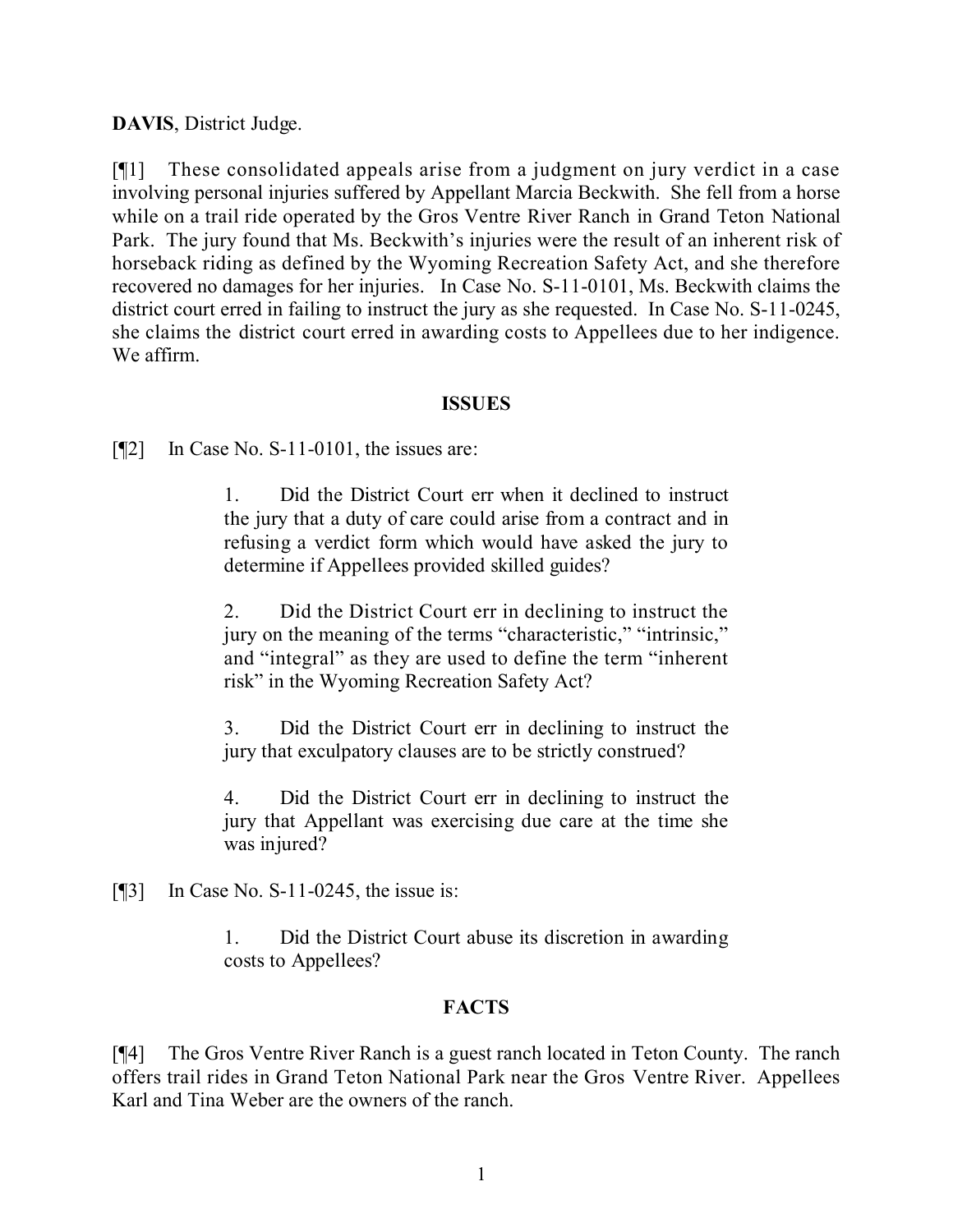[¶5] Appellant Marcia Beckwith lives near Detroit, Michigan. In 1993 she began coming to the guest ranch annually with her companion, James Tasse, and continued to do so until she was injured in  $2006$ <sup>1</sup>. She had no experience with horses other than that gained at the guest ranch. Ms. Beckwith and Mr. Tasse stayed at the ranch and usually rode daily for up to two weeks during their annual visits.

[¶6] The guest ranch offered guided trail rides of three levels of difficulty depending on whether the horses were walked, trotted, or loped. A walk is a slow four-beat gait. A trot is faster and occurs when the horse's diagonal hind and forelegs reach out and land at the same time. At a lope, a horse moves still faster, with a three-beat gait followed by a brief period of suspension with none of its hoofs touching the ground. Lope is the western term for what might be called a canter elsewhere. A horse's fastest gait is the gallop, which is a four-beat rhythm with legs further extended. The risk that the horse will fall or stumble and that the rider will fall or be thrown increases with the speed of the horse's gait.

[¶7] On the advanced ride, the horses loped for between 15 and 30 seconds. Ms. Beckwith participated in all of the levels over the years. She signed up for an advanced ride on July 20, 2006. She was required to sign a document entitled "Visitor's Acknowledgment of Risk (for Grand Teton National Park)." The record indicates that the form was used because the guest ranch was a concessionaire in the park. It provided as follows:

> Although The Gros Ventre River Ranch has taken reasonable steps to provide you with appropriate equipment and skilled guides so you can enjoy an activity for which you may not be skilled, we wish to remind you this activity is not without risk. Certain risks cannot be eliminated without destroying the unique character of this activity. The same elements that contribute to the unique character of this activity can be causes of loss or damage to your equipment, or accidental injury, illness or in extreme cases, permanent trauma or death. We do not want to frighten you or reduce your enthusiasm for this activity, but we do think it is important for you to know in advance what to expect and be informed of the inherent risks. The following describes some, but not all, of those risks.

> A horse, irrespective of its training and usual past behavior and characteristics, may act or react unpredictably at times,

 <sup>1</sup> She returned to the ranch in 2007 but did not ride.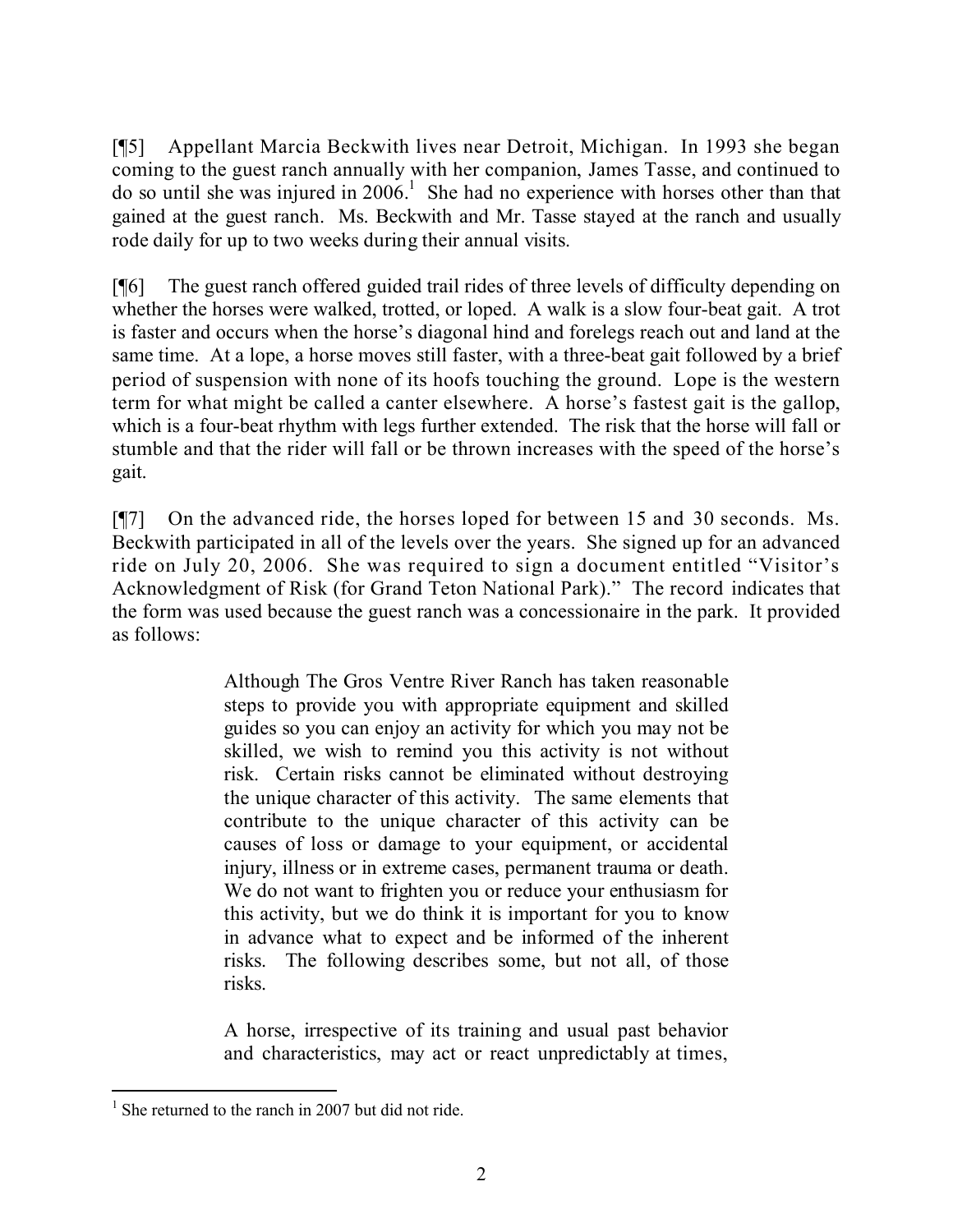based upon instinct or fright, which is an I [sic] inherent risk assumed by a horseback rider. Unforeseeable actions by a horse may cause the rider to lose control of or fall off of the animal.

I am aware that horseback riding entails risks of injury or death to myself. I understand the description of these risks is not complete and that other unknown or unanticipated risks may result in injury or death. I agree to assume responsibility for the risks identified herein and those risks not specifically identified. My participation in this activity is purely voluntary, no one is forcing me to participate, and I elect to participate in spite of the risks.

I certify that I am fully capable of participating in this activity. Therefore, I assume full responsibility for myself, including my minor children, for bodily injury, death and loss of personal property and expenses thereof as a result of those inherent risks and dangers and of my negligence in participating in this activity.

I have read, understand [sic] and accepted the terms and conditions stated herein and acknowledge that this agreement shall be effective and binding upon myself, my heirs, assigns, personal representative and estate and for all members of my family, including any minors accompanying me.

[¶8] The reverse side of this document contained a "Rider's Application & Liability Agreement," which included the following:

> I acknowledge that the use, handling and riding of a horse involves a risk of physical injury to any individual undertaking such activities. I expressly assume all inherent risks involved in the use, handling and riding of the horse, whether those risks are known or unknown. Inherent risks are those dangers or conditions that are characteristic of, intrinsic to, or an integral part of the use, handling and riding of a horse. Inherent risks include, but are not limited to:

> > (1) the propensity of the horse to behave in unpredictable ways, irrespective of its training and usual past behavior and characteristics, and to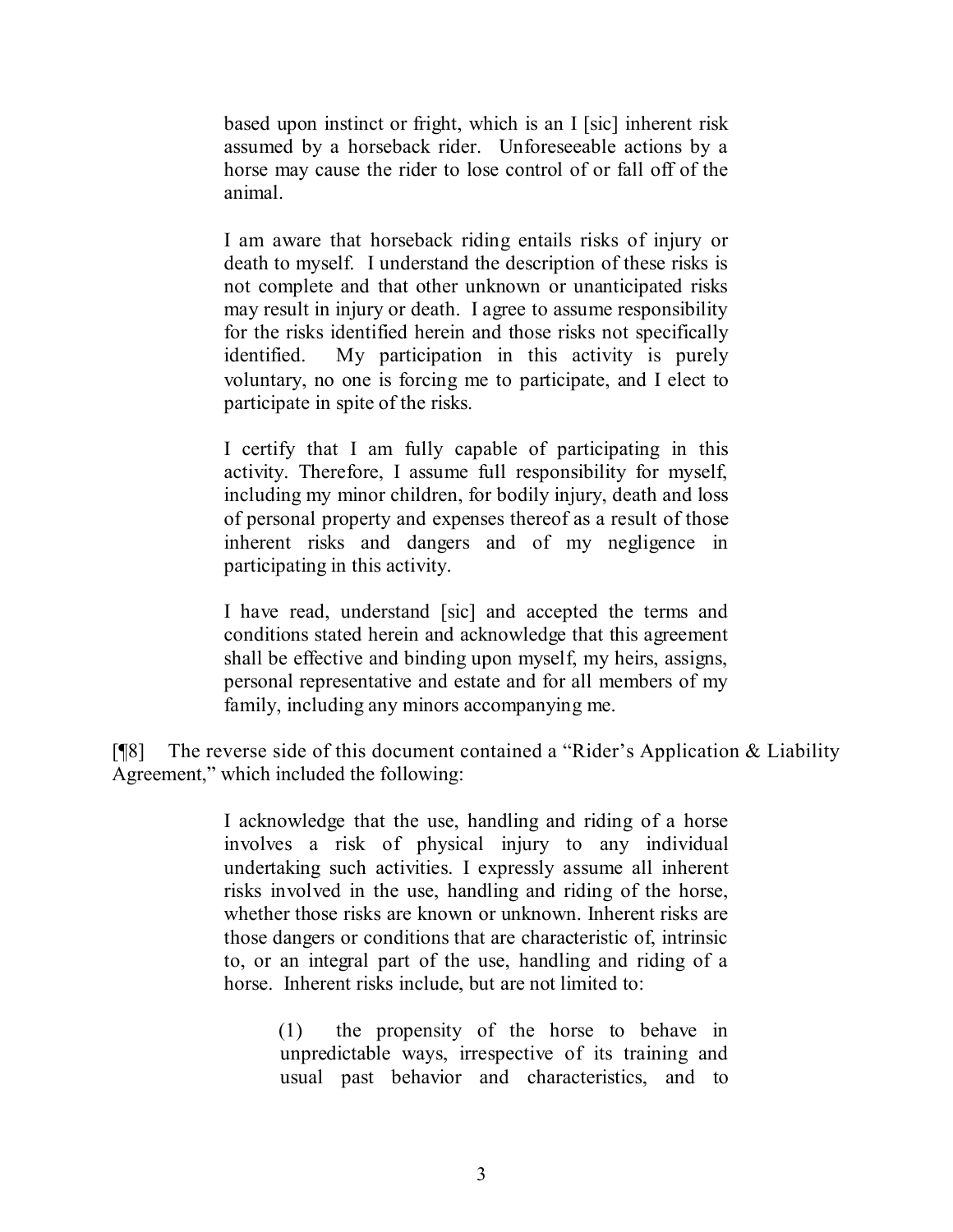otherwise behave in ways that may result in injury, harm or death to person on or around them;

(2) the unpredictability of the reaction of a horse to sounds, sudden movement, and unfamiliar objects, persons, or other animals;

(3) certain hazards such as surface and subsurface conditions;

(4) collisions with other horses or objects;

(5) the potential of a participant to act in a negligent manner that may contribute to injury to the participant or others, such as failing to maintain control over the animal or not acting within his or her ability.

I understand that Gros Ventre River Ranch, its officers, agents, employees, stockholders, and all other persons or entities associated with Gros Ventre River Ranch . . . *are not* legally responsible for any and all damage, injury or death to me or other persons or property that results from the inherent risks that may arise from the use, handling and riding of the horse. I further understand that The Gros Ventre River Ranch is not required to eliminate, alter or control the inherent risks that arise from the use, handling and riding of the horse. [Emphasis in original.]

I hereby waive any claim against the Gros Ventre River Ranch and hold it harmless for any physical injury to myself, physical injury to others, or for property damages.

[¶9] Following the above language was a section entitled "Help Us Pick The Right Horse For You," which included a questionnaire concerning the rider's age, height, and riding ability. For the July 20, 2006, ride, Ms. Beckwith was assigned to Fox, a large horse she had ridden before and liked.

[¶10] During the course of the half-day trail ride, Ms. Beckwith fell or was thrown from Fox and suffered compression fractures and other damage to her cervical and lumbar spine. The evidence indicated that the group on the trail ride had loped their horses for a brief period of time, and that Fox stepped in a badger hole about the size of a basketball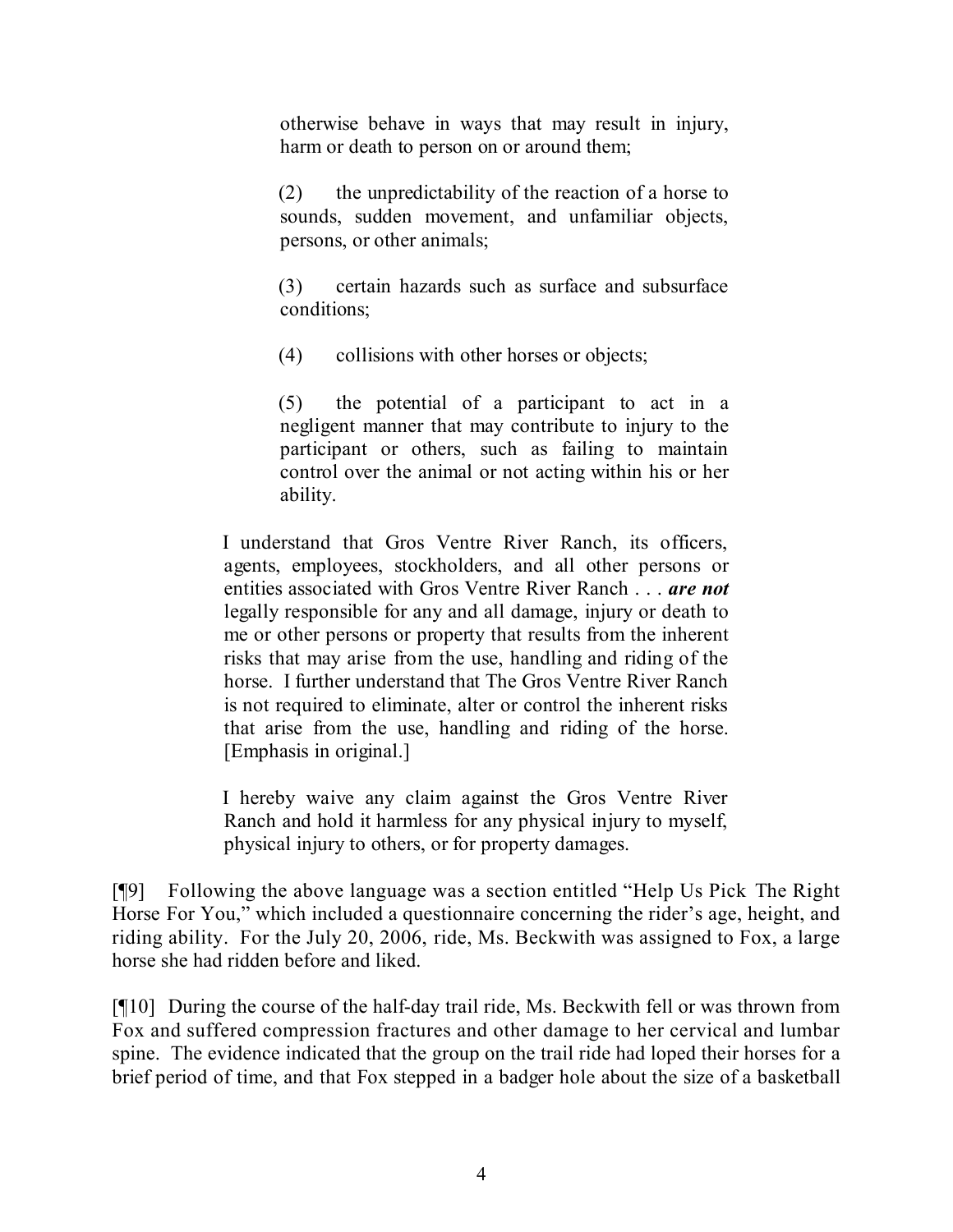as or shortly after the trail guide signaled the group to slow from the lope to a walk. Ms. Beckwith was unable to stay in the saddle after her horse stepped in the hole.

[¶11] Ms. Beckwith claims that she was left at the scene with Mr. Tasse after the accident because the trail guide did not know what to do, and therefore started back to the ranch with the rest of the group at a walk, planning to send help when she got there. Mr. Tasse became concerned that the couple had no water and that there were bison and other potentially aggressive wildlife in the area where they had been left. He helped Ms. Beckwith walk to a nearby residence, which was difficult for them because she was in considerable pain. From there they were able to use a telephone to summon help.

[¶12] In Case No. S-11-0101, Ms. Beckwith claimed that the ranch owners and their employees caused her injuries through negligence, and that their negligent acts were not inherent risks of horseback trail riding at a dude ranch. She identified the following acts of claimed negligence:

- The guide on the trail ride was not adequately trained.
- There should have been two trail guides instead of one.
- The horses should have had more space between them when loping than they did.
- Ms. Beckwith was not appropriately screened to determine her ability to participate in a trail ride that included loping.
- The area in which the ride took place was inappropriate for loping with a group of horses because of badger holes and other features which might cause a horse to stumble or fall.
- The ranch did not prepare its guides adequately for emergencies on its trail rides.
- The trail guides should have had some means of communicating with the ranch in the event that a participant was injured on the trail.

# **PROCEEDINGS BELOW**

[¶13] Appellees moved for summary judgment on the theory that the events which caused Appellant's injuries were as a matter of law inherent risks of horseback trail riding under the Wyoming Recreation Safety Act, Wyo. Stat. Ann. §§ 1-1-121 to 123*.* They also argued that the Rider's Application and Liability Agreement on the reverse side of the Visitor's Acknowledgment released all of Appellant's claims for personal injury. Ms. Beckwith responded that the negligent acts she identified were not inherent risks of the activity, and that the form she signed did not release claims relating to the guest ranch's negligence.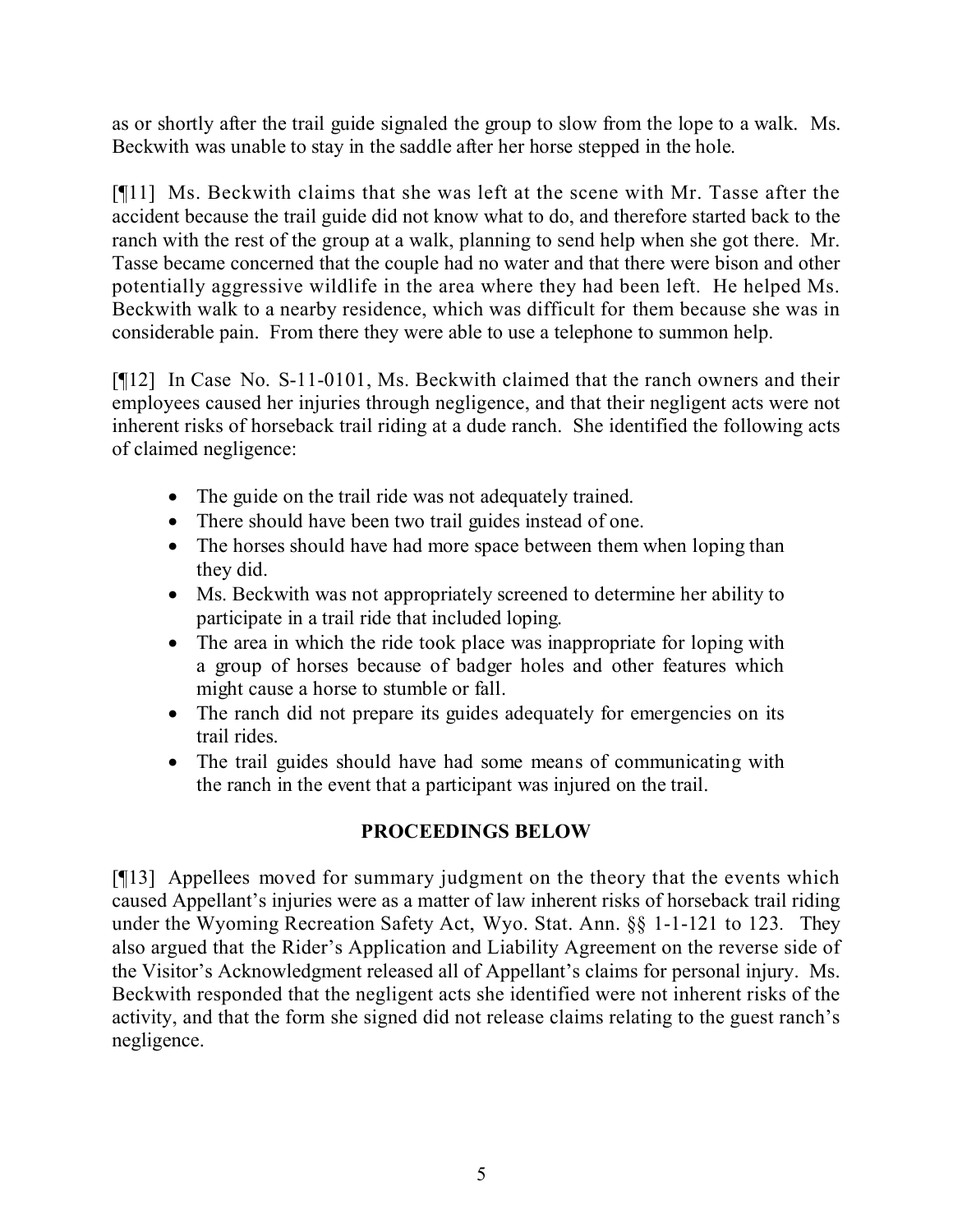[¶14] The district court denied the motion for summary judgment. It found that reasonable minds could differ as to whether Appellant's injury was "atypical, uncharacteristic, not intrinsic to, and thus not inherent" in the recreational activity of participating in a guided horseback ride. It therefore concluded that the issue of whether she was injured as the result of an inherent risk of horseback riding was a question to be resolved by the trier of fact. It also held that the Rider's Application and Liability Agreement waived liability only for risks inherent in the activity of horseback riding. In other words, a determination by the jury as to whether Ms. Beckwith suffered injury from something which was or was not an inherent risk of horseback riding would resolve both the Recreation Safety Act and release issues.

[¶15] The case was tried to a jury of twelve from November 15-19, 2010. Both parties called fact and expert witnesses during the trial. Ms. Beckwith sought to prove that her injuries resulted from acts of negligence which could not be considered inherent risks of horseback riding. Appellees strove to persuade the jury that her horse simply stumbled in a badger hole, which they claimed was an inherent risk of trail riding.

[¶16] At the jury instruction conference, Appellant's counsel argued that the Visitor's Acknowledgment of Risk contained a promise that Gros Ventre River Ranch had hired "skilled guides." The language Ms. Beckwith relied upon is this phrase:

> **Although The Gros Ventre River Ranch has taken reasonable steps to provide you with** appropriate equipment and **skilled guides so that you can enjoy an activity for which you may not be skilled**, we wish to remind you this activity is not without risk. . . . [Emphasis added.]

[¶17] Plaintiff offered a verdict form which would have required the jury to decide the following questions: $<sup>2</sup>$ </sup>

> 1. Did the Defendant Gros Ventre River Ranch fail to provide skilled guides?

> > Yes No

IF YOUR ANSWER IS "YES," GO TO QUESTION  $NO<sub>3</sub>$ 

 $2$  Appellees argue that Appellant failed to submit an alternative verdict form. The proposed form was evidently not specifically offered and marked as refused at the instruction conference, which would have been the common and better practice. However, the district court subsequently filed Appellant's proposed instructions and verdict form, which had been in the court's possession. Because it is clear that the district court saw and rejected the verdict form proposed by Appellant and because we can identify it from the record, we will consider the issue on the merits.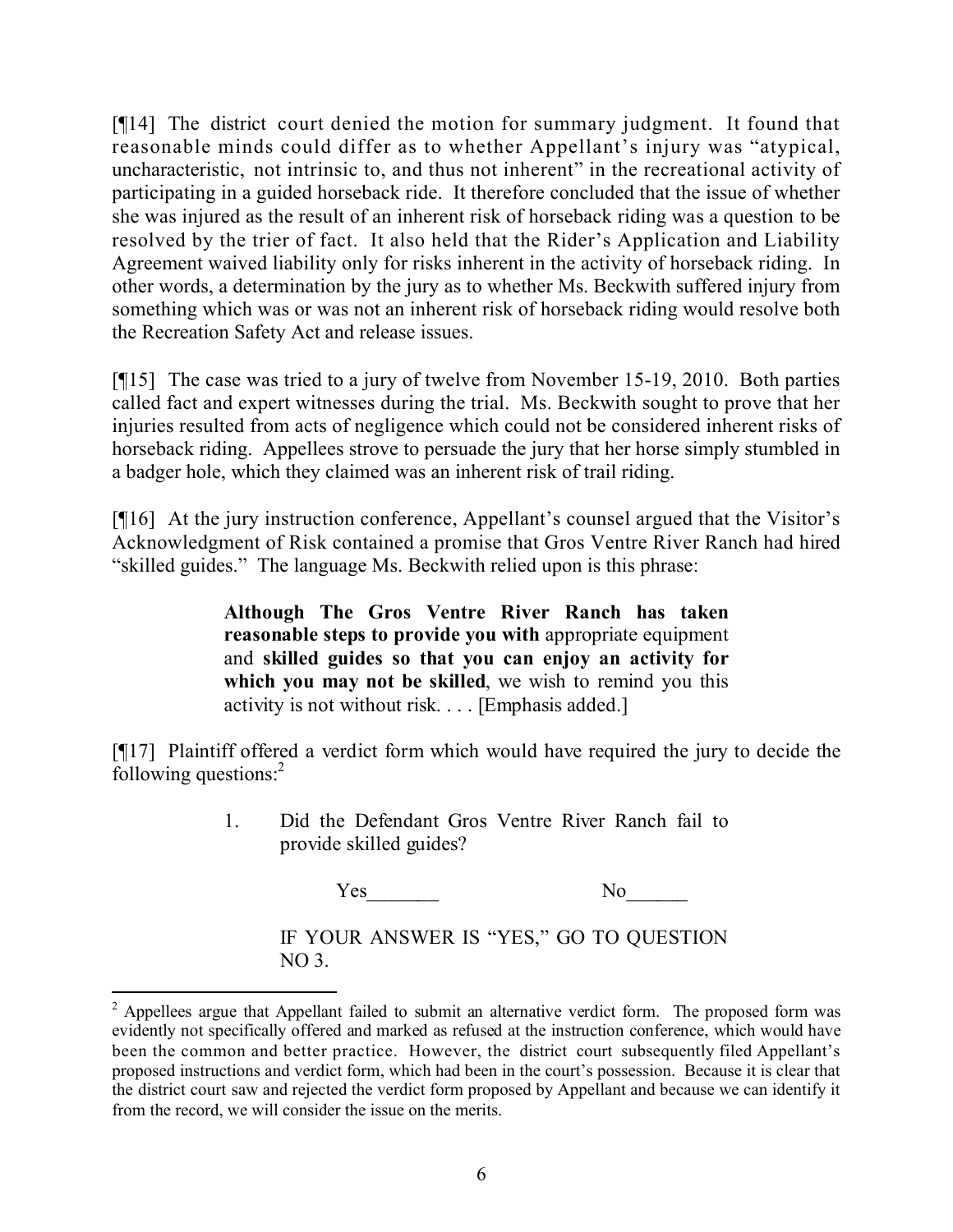2. Did the Plaintiff's injuries result from an inherent risk of a half day guided trail ride provided by a dude ranch?

| Yes     | N <sub>o</sub> |
|---------|----------------|
| * * * * |                |

3. Were Defendants Karl and Tina Weber d/b/a Gros Ventre River Ranch negligent?

| Yes     | No |
|---------|----|
| * * * * |    |

The verdict form as submitted would have taken the question of whether Appellant was injured as the result of an inherent risk of trail riding from the jury if it found that the ranch did not provide skilled guides.

[¶18] The district court commented as follows concerning Appellant's proposed verdict form:

> THE COURT: All right. On the verdict – on the verdict form, [Appellant's counsel] will be quick to notice I did not start it off as he would have hoped I would have. I did start it off with the gatekeeping question looking at this case as an inherent risk case under the Recreational Safety Act and a negligence case.

> And so I didn't give that first one, I started right off with whether they think this is an inherent risk and then go right into the negligence if they find it wasn't. And I think more or less the rest of it is pretty much – might be slightly, slightly different language, but it's more or less kind of how you each set it up with the negligence issues.

[¶19] Appellant's counsel made a timely objection to the district court's failure to use his proposed verdict form. He argued that the Visitor's Acknowledgment of Risk was a contract by which the guest ranch promised to provide skilled guides and that if it did not do so, it could not assert a defense of assumption of risk under the Wyoming Recreation Safety Act.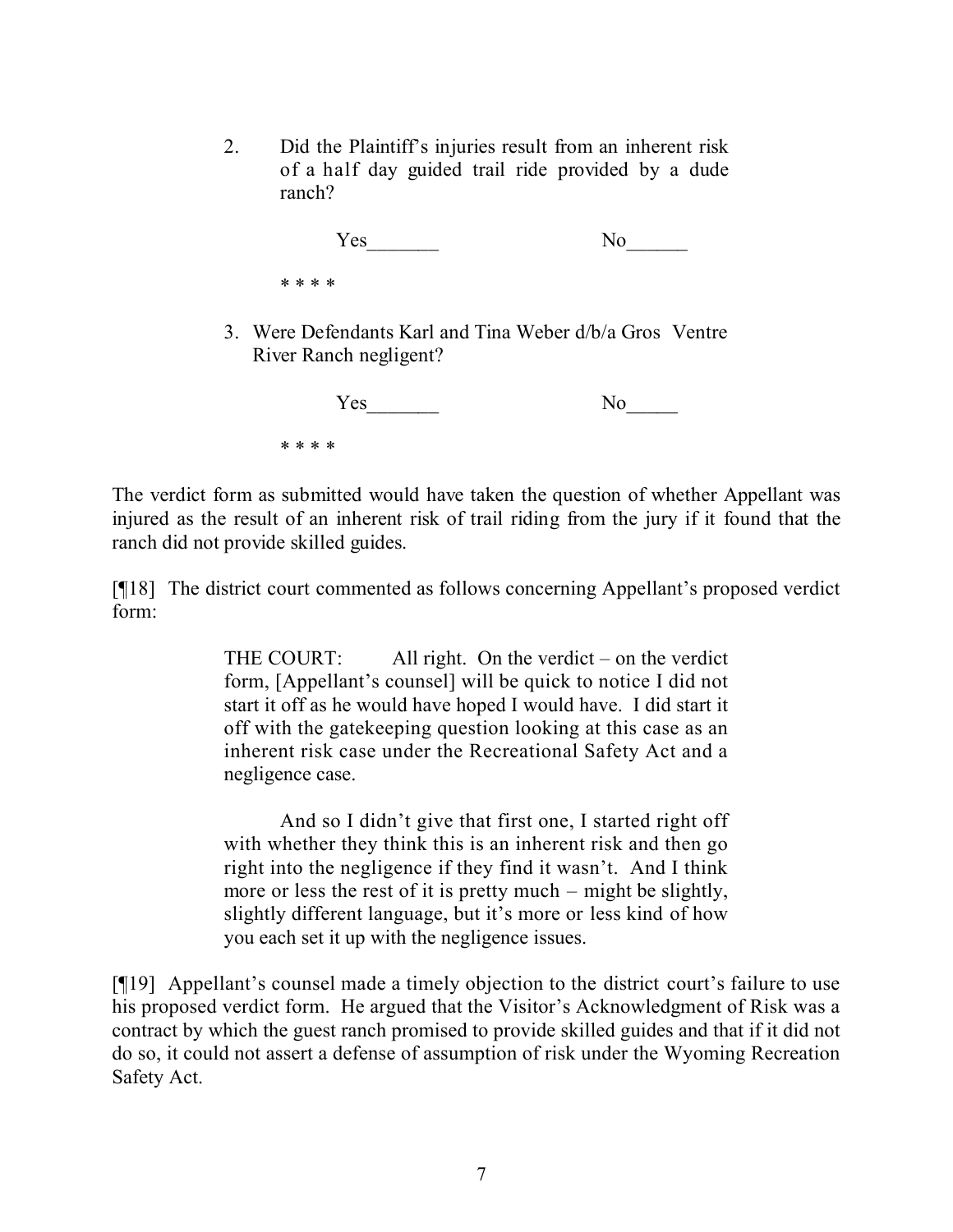[¶20] The district court persisted in its ruling, which it further explained by stating that the case had been pled as one sounding in negligence, and that the contract duty of care theory had not been raised previously. Moreover, it concluded that allowing Ms. Beckwith to assert a new theory at that late stage of the case would be unfairly prejudicial to the defendants. It also found that the phrase Plaintiff relied upon did not create a duty which removed the case from the assumption of risk provisions of the Act. The verdict form the district court ultimately selected asked the jury to first determine whether Ms. Beckwith's injuries were caused by an inherent risk of a half-day guided trail ride provided by a dude ranch. If they were not, the jury would be required to answer questions concerning negligence, causation, and damages.

[¶21] Appellant's counsel also offered an instruction as to sources of a duty of care:

A duty may arise by contract, statute, common law, or when the relationship of the parties is such that the law imposes an obligation on the defendant to act reasonably for the protection of the plaintiff. Authority: *Hatton v. Energy Electric Co*., 148 P.3d 8, 151 WY 2006 (Wyo. 2006).

The district court rejected this instruction for the same reasons that it rejected Appellant's proposed verdict form It also noted that whether a duty of care exists or not is a question of law for the court and not an issue for the jury.

[¶22] Appellant also submitted an instruction which sought to explain the terms used to define the phrase "inherent risk" in Wyo. Stat. Ann. § 1-1-122(a)(i):

> Characteristic is defined as belonging to or especially typical or distinctive of the character or essential nature of. Intrinsic means belonging to the inmost constitution or essential nature of a thing: essential or inherent. Integral is defined as: of, relating to, or serving to form a whole: essential to completeness. Authority: *Cooperman v. David*, 214 F.3d 1162, 1173, 1186 (10<sup>th</sup> Cir. 2000).

The district court held that the instruction was unnecessary because the words used in the statute each had a plain and ordinary meaning which did not require further definition, citing *Masias v. State*, 2010 WY 81, 233 P.3d 944 (Wyo. 2010).

[¶23] Appellant offered other instructions which were refused, and she also challenges those rulings in this appeal. It is not necessary to discuss those instructions in detail at this point.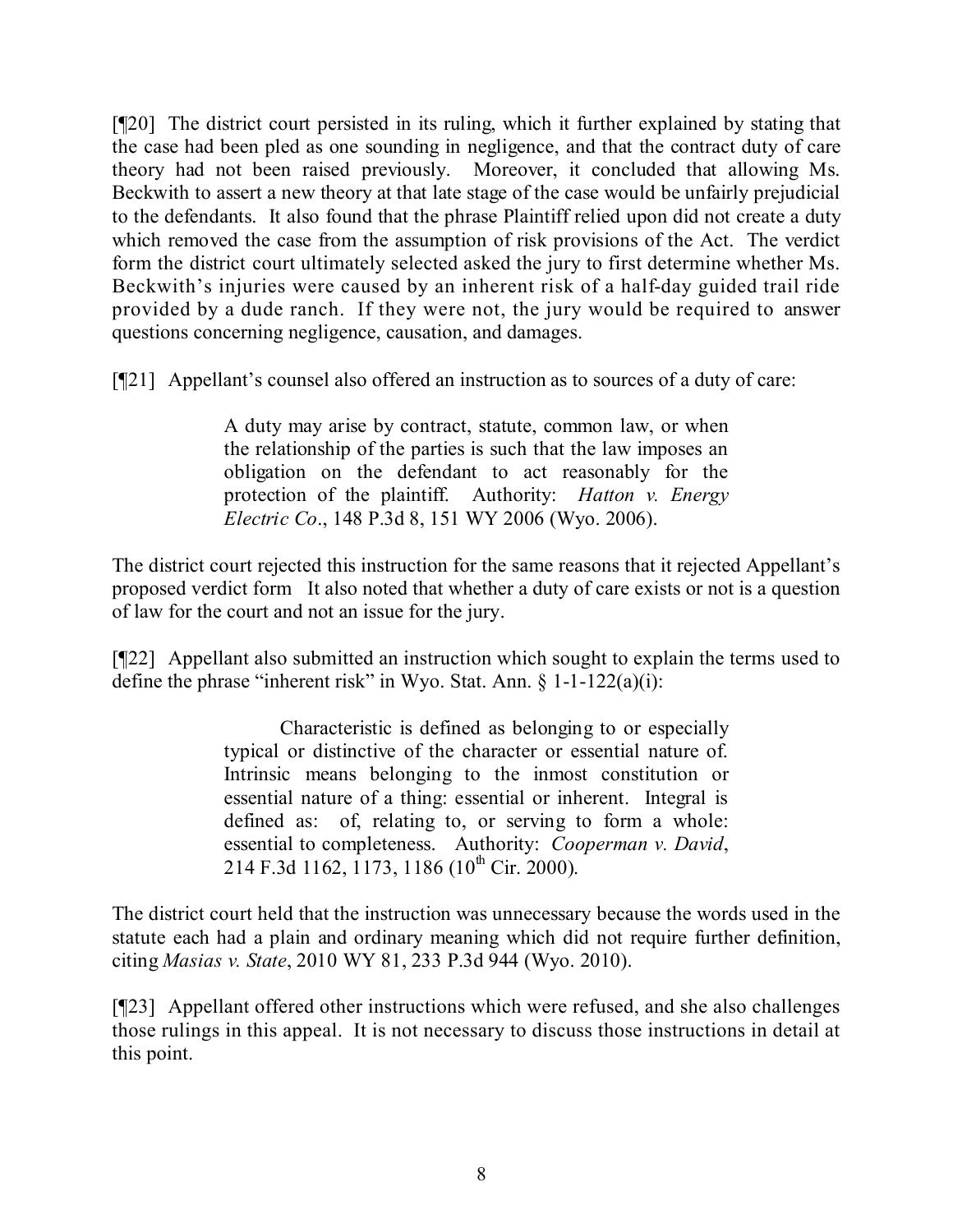[¶24] In his closing argument, counsel for Appellant argued that the acts of negligence she had identified were not inherent risks of horseback riding. Counsel for Appellees argued as she had throughout the case that Appellant's injuries were caused by an inherent risk of trail riding on horseback.

[¶25] The jury returned its verdict on November 19, 2010. It answered only the first question as directed by the verdict form.

> We, the jury, duly empaneled and sworn in this case, do unanimously find as follows:

> > 1. Did the Plaintiff's injuries result from an inherent risk of a guided horseback trail ride at a dude ranch?

 $Yes\_X$  No

IF YOUR ANSWER IS "YES," DO NOT ANSWER ANY MORE QUESTIONS. Have the foreperson sign the verdict and deliver it to the bailiff. IF YOUR ANSWER IS "NO," GO TO THE NEXT QUESTION.

[¶26] The district court entered judgment on the jury's verdict on March 3, 2011. It awarded costs to Appellees in an unspecified amount. Appellant filed a timely notice of appeal in Case No.  $S-11-0101$ , raising the issues listed above.<sup>3</sup>

[¶27] On March 23, 2011, Appellees applied for \$8,864.47 in costs under Wyoming Rule of Civil Procedure 54(d)(1) and Uniform Rule of District Court 501. Appellant timely objected, disputing specific items claimed by Appellees, but also contending that no award of costs should be made because of (1) the financial condition of the Appellant, (2) the impact of the loss of this case on Appellant, (3) the financial ability of the Appellees' insurance company to pay the costs incurred in their defense, (4) the novelty, importance and closeness of the issues, and (5) the impact of the trial on Appellees. She subsequently filed financial information reflecting her annual earnings.

[¶28] The district court held a hearing related to the issue of costs on July 15, 2011, and issued an order awarding costs on August 31, 2011. It disallowed most of the costs claimed by Appellees, allowing them \$3,707.65. It declined to deny Appellees all costs, noting that Appellant had identified no Wyoming case law supporting the denial of costs

 $\overline{a}$ <sup>3</sup> Appellant also disputed the award of costs, which were not established at the time her notice of appeal was filed, and which therefore became the subject of Case No. S-11-0245.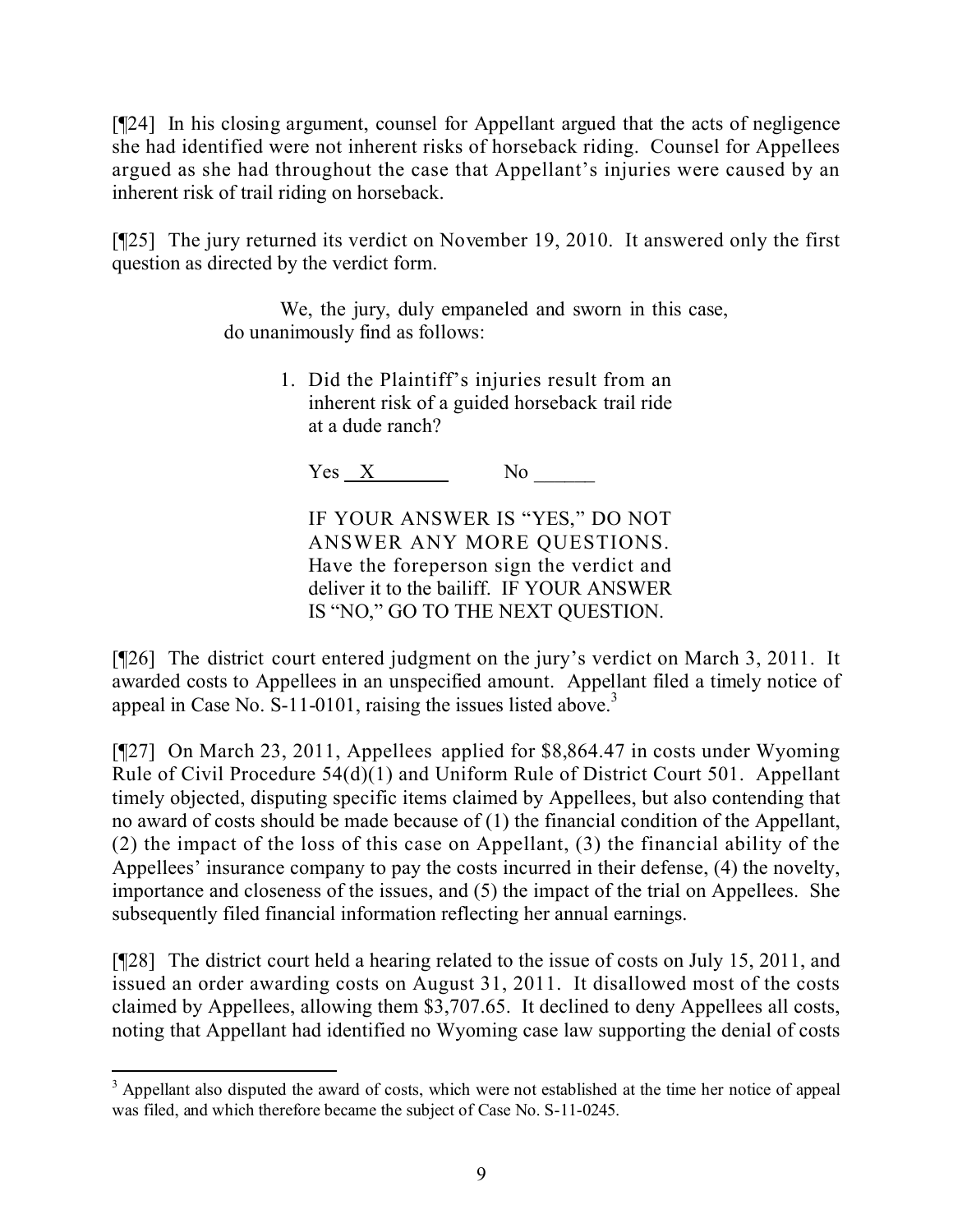based on the considerations she argued, and that she had made no showing that she was in bankruptcy or completely incapable of paying costs. It held that in the absence of such an extreme showing it would decline to exempt her from the rule which generally allows for an award of costs to the prevailing party.

[¶29] Appellant timely appealed the ruling on costs in Case No. S-11-0245.

#### **STANDARD OF REVIEW**

#### **CASE NO. S-11-101**

[¶30] Appellant seeks review of the district court's decisions regarding a proposed verdict form and jury instructions. The following standards apply:

> It is the duty of the district court to provide instructions to a jury which clearly express the law in a manner sufficient to allow the jury to apply the correct law to the facts as they have determined them. *Baier v. State*, 891 P.2d 754, 756 (Wyo. 1995). A shortfall in those instructions which either misleads or confuses the jury will presage an injustice to the parties and require remand for a new trial. *Martinez v. City of Cheyenne*, 791 P.2d 949, 960 (Wyo. 1990).

> It does not follow, however, that this court will impress a *de nov*o review of jury instructions as we do with most questions of law. Rather, it is incumbent upon the party alleging mistaken instructions to demonstrate error. *Vasquez By and Through Vasquez v. Wal-Mart Stores, Inc.*, 913 P.2d 441, 443 (Wyo. 1996). Prejudicial error is never presumed. *McWilliams v. Wilhelm By and Through Wilhelm*, 893 P.2d 1147, 1148 (Wyo. 1995). The party alleging error must show that the instructions had a tendency to confuse or mislead the jury before this court will consider reversal. *Bigley v. Craven*, 769 P.2d 892, 895 (Wyo. 1989). Our review of allegedly errant jury instructions proceeds in light of the instructions as a whole rather than singling out particular instructions in a piecemeal fashion. *Ellison v. State*, 3 P.3d 845, 849 (Wyo. 2000).

> Pursuant to W.R.C.P. 49, the submission of a particular form of special verdict is committed to the sound discretion of the trial court. *Turcq v. Shanahan*, 950 P.2d 47,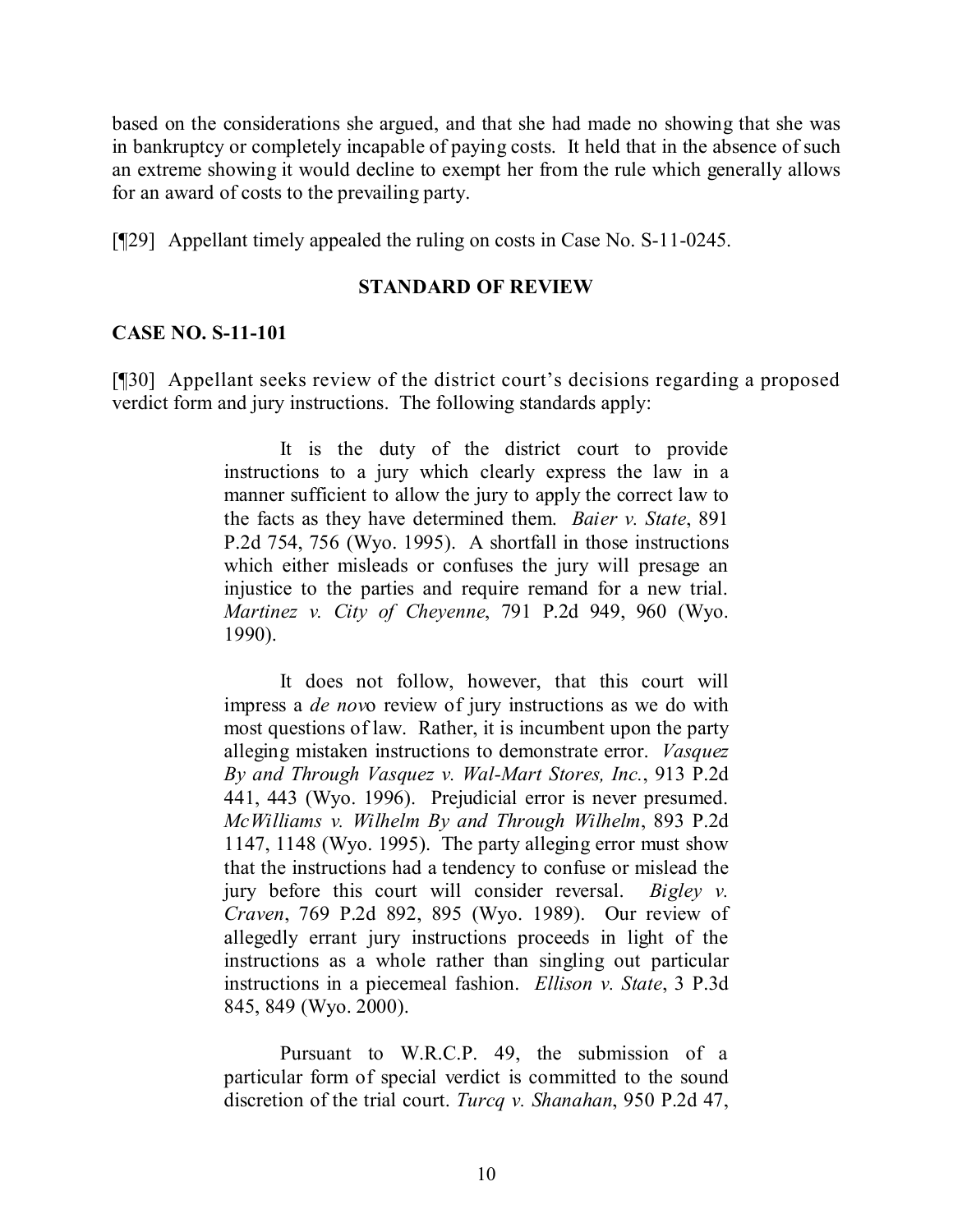53 (Wyo. 1997). It follows that reversal may only be predicated upon an abuse of that discretion. A party alleging error in a special verdict form must be vigilant. Failure to object to a special verdict form will not be considered on appeal if the complaining party failed to object or present their own alternative at trial. *Duffy v. Brown*, 708 P.2d 433, 439 (Wyo. 1985).

*Addakai v. Witt*, 2001 WY 85, ¶¶ 14-16, 31 P.3d 70, 73 (Wyo. 2001); *see also Loya v. Wyo. Partners of Jackson Hole, Inc*., 2004 WY 123, ¶ 13, 99 P.3d 972, 977 (Wyo. 2004).

[¶31] As this Court has previously observed, claimed errors in instructions must be viewed in the context of the entire trial to determine whether they are prejudicial:

> Errors of substantive law contained in the language of an instruction require reversal if the error is prejudicial. In reviewing the content of a challenged jury instruction, the charge is considered as a whole. To measure the degree of prejudice, jury instructions are viewed in the light of the entire trial, including the allegations of the complaint, conflict in the evidence on critical issues and the arguments of counsel. The goal of our review is to determine if the charge presents a comprehensive, balanced and fundamentally accurate statement of the governing law to the jury. The charge is deemed adequate if it is not likely to confuse or mislead the jury. The fact that an instruction may have been more precisely drafted or drafted in a way more favorable to a party does not warrant reversal for a new trial.

*Betts v. Crawford*, 965 P.2d 680, 686 (Wyo. 1998) (quoting *State Farm Mut. Auto. Ins. Co. v. Shrader*, 882 P.2d 813, 832 (Wyo. 1994) (citations omitted)).

## **CASE NO. S-11-0245**

.

[¶32] A district court's award of costs is reviewed for an abuse of discretion. *Wilson v. Tyrrell*, 2011 WY 7, ¶ 58, 246 P.3d 265, 281 (Wyo. 2011); *Meyer v. Hatto*, 2008 WY 153, ¶ 25, 198 P.3d 552, 557 (Wyo. 2008). To prevail, the party contesting the district court's ruling must show that the court "act[ed] in a manner which exceeds the bounds of reason under the circumstances." *Id*.

#### **DISCUSSION**

#### **CASE NO. S-11-0101**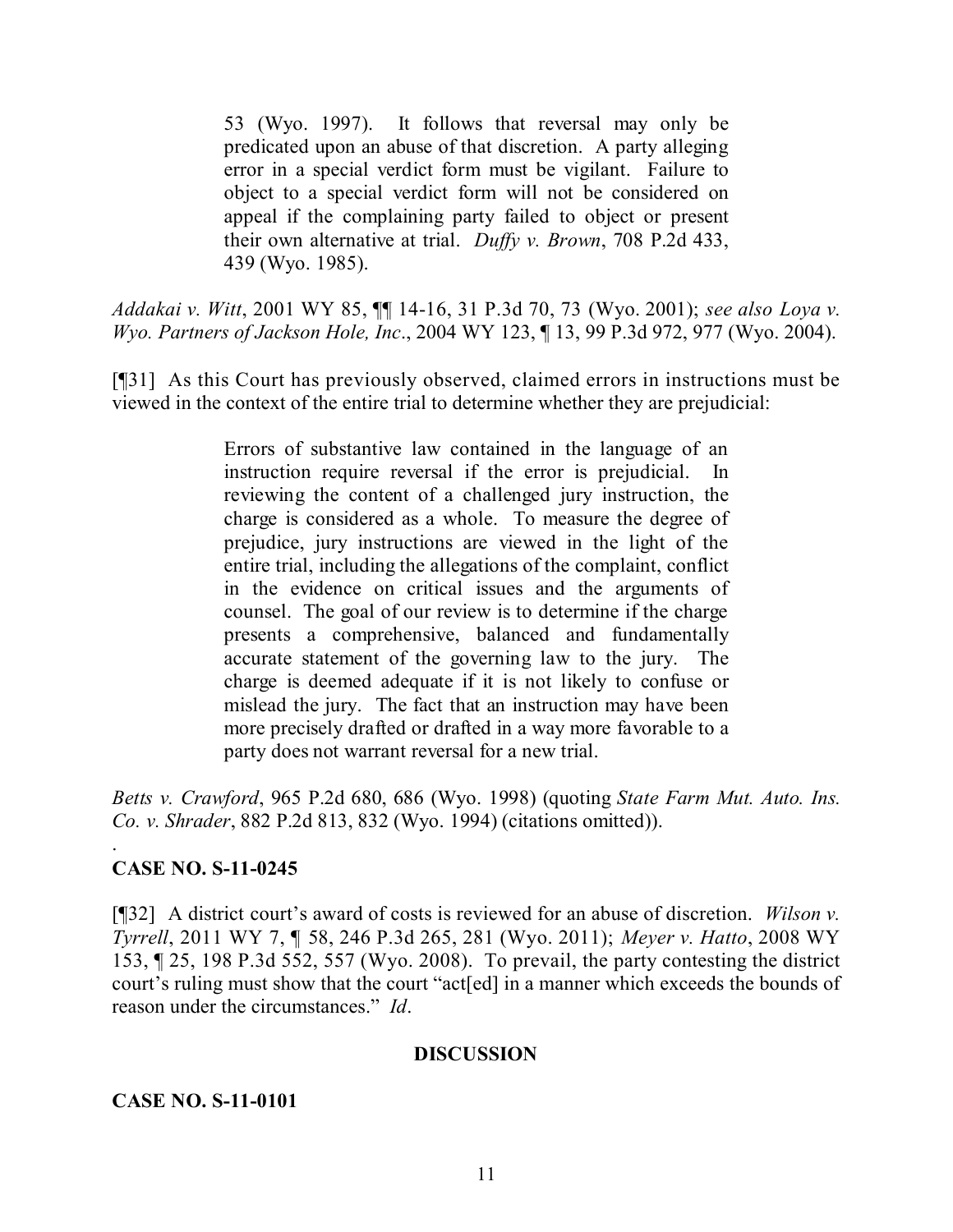### **Verdict Form and Instruction on Sources of Duty of Care**

[¶33] Section 1-1-123 provides, in pertinent part, as follows:

(a) Any person who takes part in any sport or recreational opportunity assumes the inherent risks in that sport or recreational opportunity, whether those risks are known or unknown, and is legally responsible for any and all damage, injury or death to himself or other persons or property that results from the inherent risks in that sport or recreational opportunity.

(b) A provider of any sport or recreational opportunity is not required to eliminate, alter or control the inherent risks within the particular sport or recreational opportunity.

(c) Actions based upon negligence of the provider wherein the damage, injury or death is not the result of an inherent risk of the sport or recreational opportunity shall be preserved pursuant to W.S. 1-1-109.

Wyo. Stat. Ann. § 1-1-123 (LexisNexis 2009).

[¶34] "Inherent risk" is defined as "those dangers or conditions which are characteristic of, intrinsic to, or an integral part of any sport or recreational opportunity." Wyo. Stat. Ann. § 1-1-122 (LexisNexis 2009). The parties agreed that horseback riding at the Gros Ventre River Ranch qualified as a sport or recreational activity falling with the scope of the Act.

[¶35] This Court has previously held that the question of whether a particular risk is inherent in an activity covered by the Recreation Safety Act is generally one for the jury to decide. That decision can be made as matter of law on summary judgment only when the case involves undisputed facts and when reasonable persons could only conclude that an injury or death was caused by an inherent risk. *Jackson Hole Mtn. Resort Corp. v. Rohrman*, 2006 WY 156, ¶¶ 3, 15, 150 P.3d 167, 168, 172 (Wyo. 2006); *Muller v. Jackson Hole Mtn. Resort,* 2006 WY 100, ¶ 14, 139 P.2d 1162, 1167 (Wyo. 2006); *Halpren v. Wheeldon*, 890 P.2d 562, 566 (Wyo. 1995).

[¶36] As already explained, the district court interpreted the Visitor's Acknowledgement of Risk to release liability only for risks which were inherent in a horseback ride at a dude ranch. That decision has not been challenged on appeal. Its ruling anticipated that the jury's decision as to whether Ms. Beckwith's injuries were caused by an inherent risk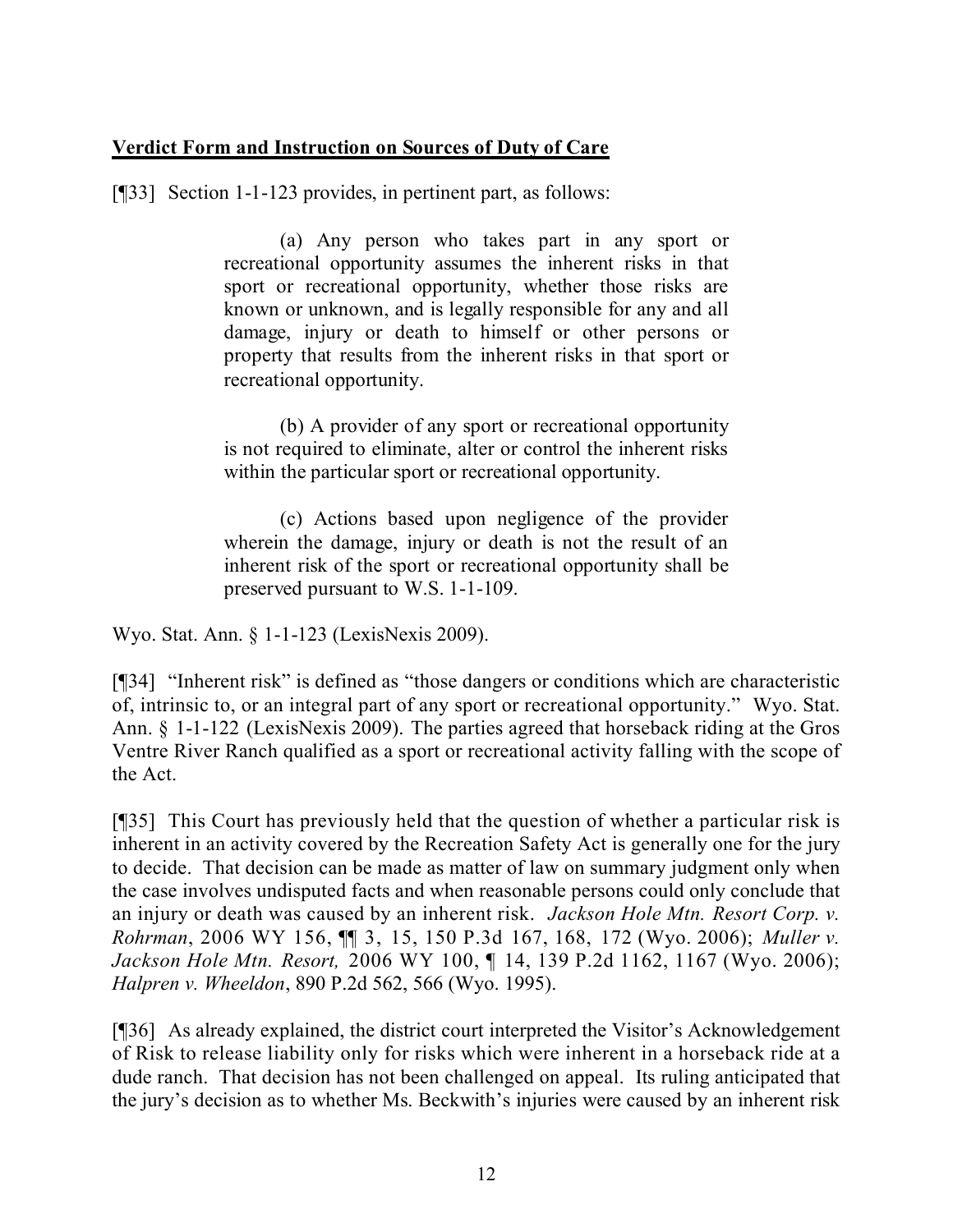of trail riding would resolve all issues relating to the applicability of both the Recreation Safety Act and the Rider's Application and Liability Agreement. If they were not, the claim would be barred by neither, and the jury could award damages if it found negligence, causation, and proven damages.

[¶37] Appellant disagrees with this approach. She argues that the language "[a]lthough The Gros Ventre River Ranch has taken reasonable steps to provide you with appropriate equipment and skilled guides so you can enjoy an activity for which you may not be skilled" created an obligation to provide skilled guides, which somehow removed the case from the scope of the Act. The proffered verdict form would have directed the jury – upon finding that the guide involved in this case was not "skilled" – to proceed immediately to questions of negligence and damages, skipping over the question of whether Appellant was injured by an inherent risk of the trail ride. The proffered instruction stating that contracts may be a source of a duty of care would in her view have tied the "skilled guides" language to the question on the verdict form.

[¶38] Appellant points out that the United States District Court for the District of Wyoming dealt with a related issue in *Carden v. Kelly*, 175 F.Supp.2d 1318 (D. Wyo. 2001). That case also involved a fall from a horse, which occurred in the Bridger-Teton National Forest. The plaintiff argued that certain federal regulations preempted the Recreation Safety Act. An acknowledgement of risk was also involved, although its contents are not set out in the report of the case. The court in *Carden* held that the federal regulations did not preempt the Recreation Safety Act. *Id.* at 1326. It also observed that the defendants "did not undertake or engage in a contractual duty which could potentially conflict with the Wyoming Recreation Safety Act." *Id*.

[¶39] Building on this phrase in *Carden*, Appellant argues that the ranch agreed to do something (provide skilled guides) which would avoid limitations of the Recreation Safety Act, as well as the release language of the Rider's Application and Liability Agreement. She characterizes the Visitor's Acknowledgement of Risk as creating a duty of care rather than constituting a contractual guarantee of some kind. She contends that the district court should have adopted her verdict form, which would have taken the question of inherent risk from the jury if it believed the ranch had failed to provide the allegedly promised "skilled guides."

[¶40] There are a number of flaws in this argument. First of all, even if a duty of care could arise from the acknowledgment of risk form, the existence and scope of a duty are questions of law for the court, not for the jury, as the district court correctly ruled. *Rice v. Collins Commc'n, Inc*., 2010 WY 109, ¶ 10, 236 P.3d 1009, 1014 (Wyo. 2010); *Andersen v. Two Dot Ranch, Inc*., 2002 WY 105, ¶ 11, 49 P.3d 1011, 1014 (Wyo. 2002).

[¶41] Secondly, one of the "settled rules of contract interpretation" is that a court must "begin with the language of the contract." *Wyo. Bd. of Land Comm'rs v. Antelope Coal*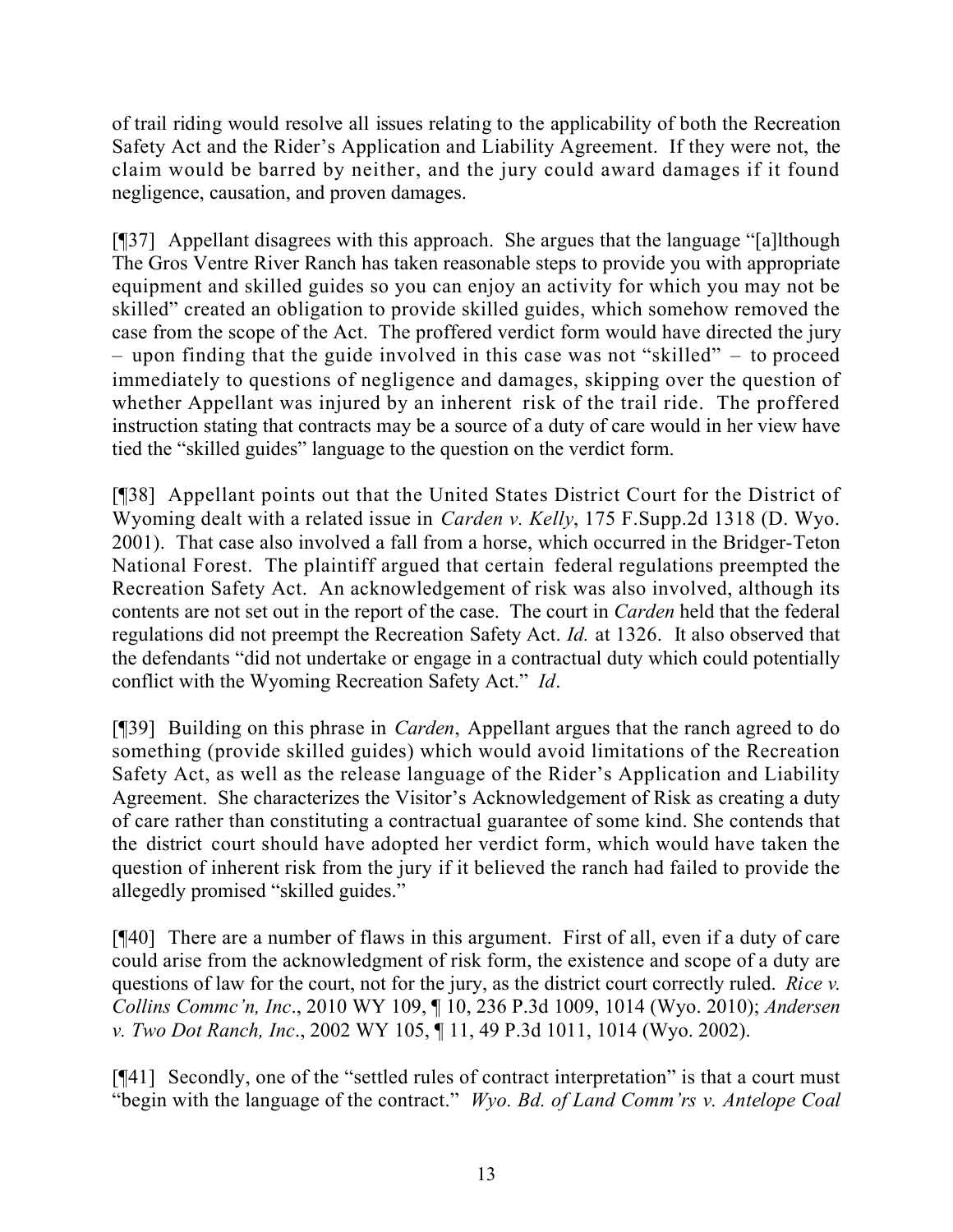*Co.*, 2008 WY 60, ¶ 8, 185 P.3d 666, 668 (Wyo. 2008). The words used in a contract are afforded the plain meaning that a reasonable person would give to them. *Doctors' Co. v. Ins. Corp. of Americ*a, 864 P.2d 1018, 1023 (Wyo. 1993). When the provisions in the contract are clear and unambiguous, the court looks only to the four corners of the document in arriving at the intent of the parties. *Hunter v. Reece*, 2011 WY 97, ¶ 17, 253 P.3d 497, 502 (Wyo. 2011) (quoting *Amoco Prod. Co. v EM Nominee Partnership,* 2 P.3d 534, 540 (Wyo. 2000)).

[¶42] The language Appellant relies upon simply does not say what she claims it means. It does not as a matter of law guarantee "skilled guides" – at most, it offers an assurance that the guest ranch used "reasonable efforts" to provide them. As the district court correctly held, neither the phrase in question nor the document as a whole can rationally be construed as a promise which somehow removed the case from the scope of the Recreation Safety Act.

[¶43] Throughout the trial, Appellant sought to prove and forcefully argued that the guide in charge when she was injured was not properly trained or adequately experienced. This amounted to a contention that the ranch was negligent because it had failed to provide an adequately skilled guide. Under the district court's ruling, that argument went to an issue entrusted to the jury and was entirely proper. However, by her verdict form, she asked the district court to go farther and to treat the language she refers to as some sort of guarantee which would have waived the benefit of the Recreation Safety Act and the exculpatory language of the Rider's Application and Liability Agreement.

[¶44] The district court correctly held that the "gatekeeping" question as to both the Act and the Visitor's Acknowledgement of Risk form was whether Ms. Beckwith's injuries were caused by an inherent risk of the activity. It did not abuse its discretion in refusing Appellant's proffered verdict form, which would have sidestepped a question properly entrusted to the jury. *Rohrman,* §§ 3, 15, 150 P.3d at 168, 172.It likewise did not err in declining to instruct the jury on potential sources of duties of care, as that was a question of law.

# **Further Definition of "Inherent Risk***"*

[¶45] Appellant also argues that the Court erred in failing to give her proposed instructions defining characteristic, intrinsic, and integral, which are words used by the legislature to define the term "inherent risk." The Court would first note that it must look at the instructions as a whole to determine whether they were adequate. *Addakai*, ¶ 15, 31 P.3d at 73*.* Neither party designated the instructions that were given as part of the record on appeal, and they are therefore not before us. A party seeking review of a district court's decision must provide an adequate record for appellate review, and failure to do so would justify this Court in declining to review this issue at all. *Nish v. Schaefer*,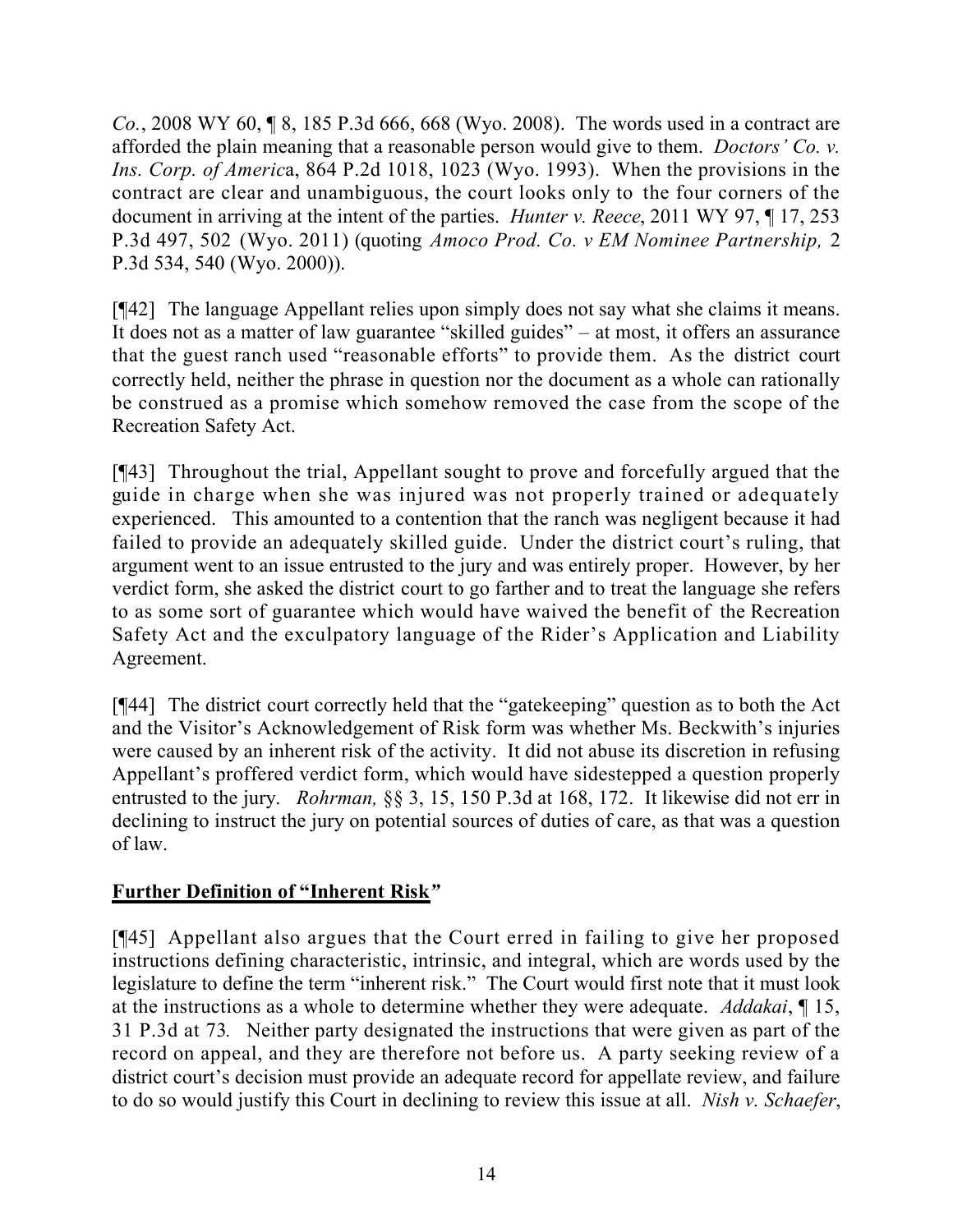2006 WY 85, ¶ 21, 138 P.3d 1134, 1142 (Wyo. 2006); *Meyer v. Rodabaugh*, 982 P.2d 1242, 1244 n.1 (Wyo. 1999).

[¶46] However, it is possible to glean from the record and from what appears to be agreement in the briefs that the district court instructed the jury on the statutory definition of the term "inherent risk." As already stated, that term is defined by the Recreation Safety Act as "characteristic of, intrinsic to, or an integral part of any sport or recreational opportunity." Wyo. Stat. Ann.  $\S 1$ -1-122(a)(i). This Court has previously held that it is not necessary to define a term that does not have a technical or legal meaning different from that of its common meaning. *Masias v. State*, 2010 WY 81, ¶ 25, 233 P.3d 944, 951 (Wyo. 2010); *Ewing v. State*, 2007 WY 78, ¶¶ 9-10, 157 P.3d 943, 946-47 (Wyo. 2007).

[¶47] The legislature has defined the term "inherent risk." It used words which have a common meaning to do so. The district court did not err in declining to further define the language the legislature chose.

### **Instruction Concerning Exculpatory Clause**

[¶48] Appellant argues the district court should have given an instruction that exculpatory clauses such as those used in the Rider's Application and Liability Agreement must be strictly construed. We are once again hampered in our understanding of the totality of the instructions because they are not of record on this appeal, and because it is clear that the district court modified some of the parties' proposed instructions before they were given.

[¶49] However, it is clear from the record that the district court held that the exculpatory clause applied only to inherent risks of the trail ride, making its scope coterminous with the coverage of the Recreation Safety Act, and that it instructed the jury to that effect. That ruling has not been appealed. *Knight v. TCB Constr. & Design, LLC*, 2011 WY 27, ¶ 15, 248 P.3d 178, 183 (Wyo. 2011); *Triton Coal Co. v. Husman, Inc.*, 846 P.2d 664, 667 (Wyo. 1993).

[¶50] A claimed error which could not affect the outcome of a case cannot be the basis for a successful appeal. *DeJulio v. Foster,* 715 P.2d 182, 187 (Wyo. 1986); *Nalder v. W. Park Hosp*., 254 F.3d 1168, 1176 (10th Cir. 2001). The jury was adequately instructed that the Rider's Application and Liability Agreement did not pertain to anything other than an inherent risk of horseback trail riding. That term was defined consistently with the Recreation Safety Act in other instructions to which there was no objection. The district court had already construed the exculpatory language narrowly and limited the jury's use of it by the instructions it gave. The proffered instruction would have been superfluous and failure to give it could not have been prejudicial or have affected the outcome.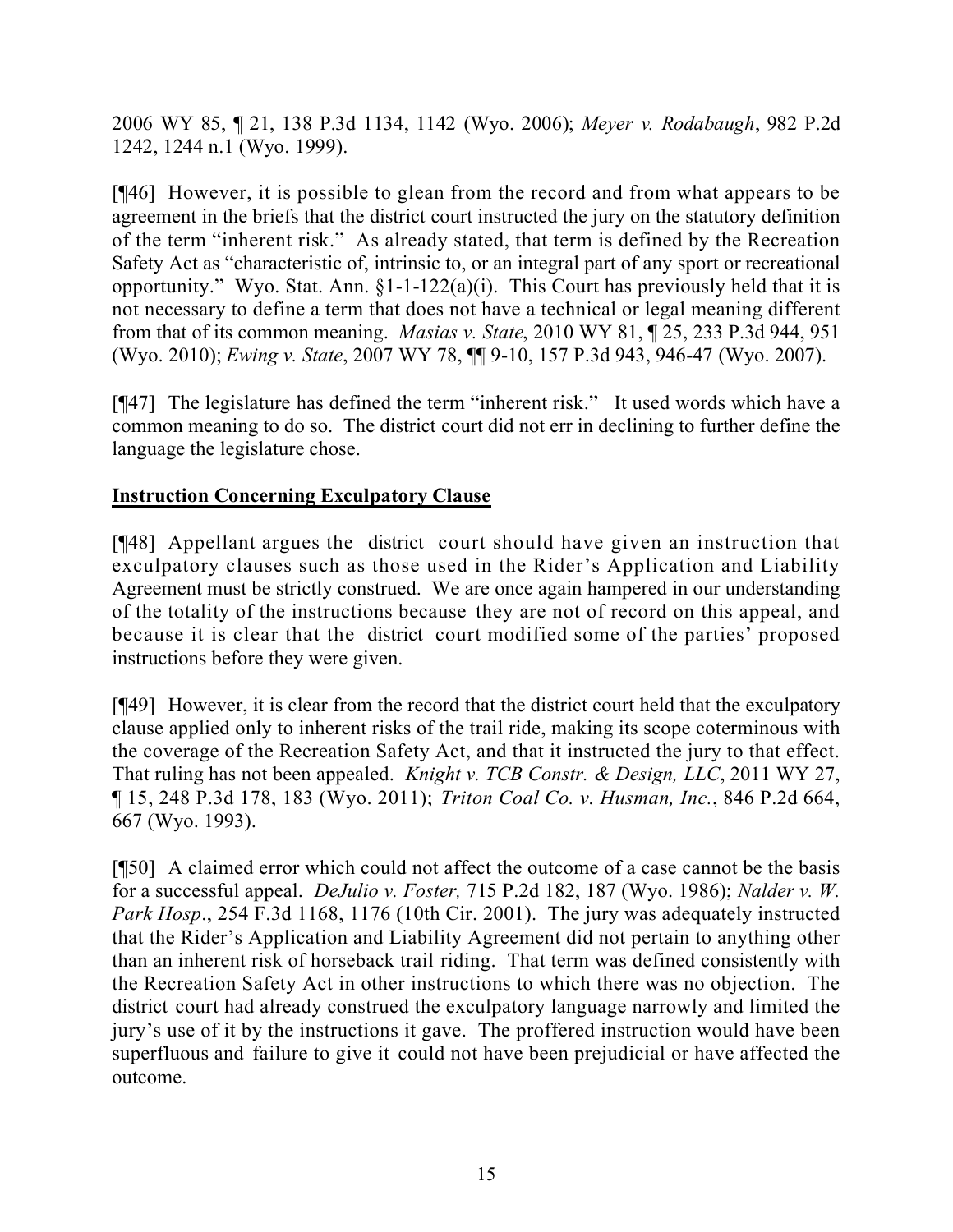# **Presumption of Due Care**

[¶51] Appellant also offered an instruction which would have informed the jury that she was presumed to have been using due care when she was injured. Such instructions have been given in certain wrongful death cases because the decedent cannot testify. *DeJulio*, 715 P.2d at 186-87; *Gish v. Colson*, 475 P.2d 717 (Wyo. 1970). Appellant cites no authority for the proposition that such an instruction should be given in a case involving a living plaintiff and eyewitnesses to her fall from the horse.

[¶52] In any event, Appellees abandoned their defense of contributory fault before the case was submitted to the jury. Moreover, because the jury found that the fall that caused Appellant's injuries was the result of an inherent risk of horseback riding, it did not reach any issue of negligence. This claimed error therefore could not have affected the outcome of the case, and cannot be a basis for overturning the jury's verdict. *DeJulio*, 715 P.2d at 186-87; *Nalder,* 254 F.3d at 1176.

# **CASE NO. S-11-0245**

[¶53] Appellant argues that the district court abused its discretion in awarding costs to Appellees. Wyoming Rule of Civil Procedure 54(d)(1) provides in pertinent part that "[e]xcept when express provision therefore is made either in a statute or in these rules, costs other than attorney's fees shall be allowed as of course to the prevailing party unless the court otherwise directs . . . ."

[¶54] The award of costs under Rule 54(d) rests within the sound discretion of the district court. *Bellis v. Kersey,* 2010 WY 138, ¶ 23, 241 P.3d 818, 825 (Wyo. 2010); *Snyder v. Lovercheck,* 2001 WY 64, ¶ 6, 27 P.3d 695, 697 (Wyo. 2001)*; Abraham v. Andrews Trucking Co.*, 893 P.2d 1156, 1158 (Wyo. 1995); *Hashimoto v. Marathon Pipe Line Co.*, 767 P.2d 158, 168 (Wyo. 1989). The award must be reasonable under the circumstances, and the ruling must be neither arbitrary nor capricious. *Bellis*, ¶ 23, 241 P.3d at 825*.* "Abuse of discretion occurs when a court exceeds the bounds of reason or commits an error of law." *Combs v. Sherry-Combs*, 865 P.2d 50, 55 (Wyo. 1993).

[¶55] Appellant argues that the district court should have denied Appellees all costs based on the four factors set forth above. She argues that she is either indigent or nearly so, that the Appellees are wealthy, and that in any event their costs were paid by their insurance carrier.

[¶56] Appellant relies upon *Badillo v. Central Steel and Wire Co.*, 717 F.2d 1160, 1165 (7th Cir. 1983) (the presumption in favor of awarding costs may be overcome by a showing of indigence), *Maldonado v. Parasole*, 66 F.R.D. 388, 390 (E.D.N.Y. 1975); and *Boas Box Co. v. Proper Folding Box Corp*., 55 F.R.D. 79 (E.C.N.Y. 1971) (indigence is a proper ground for denying costs in cases in which there is a wide disparity of economic